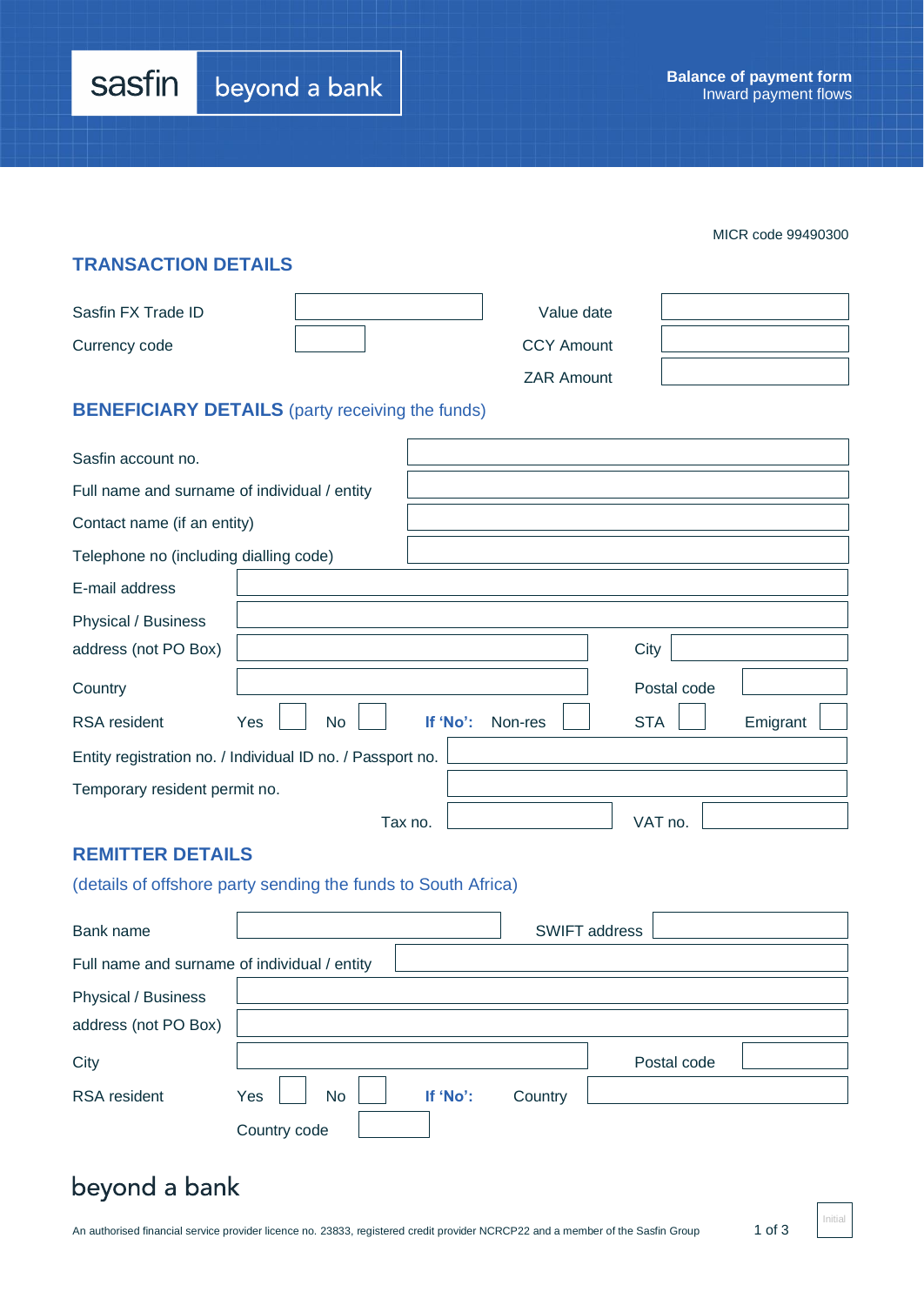## **RESERVE BANK REPORTING**

(Refer to SARB Category Codes: www.sasfinforex.co.za/SARBCodes/BOPInwardcodes.html)

| CCN no.                                                | BoP Category Code * |       | Sub Category * |  |  |  |
|--------------------------------------------------------|---------------------|-------|----------------|--|--|--|
| For Exports (Code 101; 103) please supply UCR numbers: |                     |       |                |  |  |  |
| <b>UCR</b>                                             |                     |       |                |  |  |  |
| SARB Reference Number (incl. Loan)                     |                     | Dated |                |  |  |  |
| * mandatory field                                      |                     |       |                |  |  |  |

### **DECLARATION**

I/We declare that I/we have read this document and know and understand the contents thereof; I/we declare that the information in this form is true, complete and correct. I/We hereby agree and acknowledge that SASFIN BANK will not be liable for any errors, omissions or delays in transmitting any funds which may arise as a result of SASFIN BANK actin on the information contained in this form or as a result of incorrect information having been provided to SASFIN BANK by me/us or our agent or as a result of circumstances beyond the control of SASFIN BANK. I/We acknowledge that SASFIN BANK will use the information contained in this form to report the outflow of funds to the SARB and accordingly. I/we indemnify SASFIN BANK against any claims, penalties and/or fees which SASFIN BANK might incur as a result of the information contained in this form being incorrect.

I/We hereby acknowledge and agree that SASFIN BANK will sell the foreign currency at the exchange rate which is applicable at the time of trading unless I/we give instructions to SASFIN BANK otherwise. I/We indemnify SASFIN BANK and hold SASFIN BANK harmless against any costs, losses, claims, penalties and/or fees which I/we may incur as result of any exchange rate fluctuations.

I/we declare that the documentation presented in support of this application is in all respects authentic; that I/we have been informed of the limit applicable to the above transaction and confirm that this limit will not be exceeded as a result of this transaction; and I/we consent to this information being provided to the South African Revenue Service and/or the Financial Intelligence Centre and/or Financial Services Board.

As required by the Financial Surveillance Department of the South African Reserve Bank, purchases and settlers of foreign exchange must retain the documentary evidence relating to trade and other transaction for a period of five (5) years for inspection purposes.

#### **Note: Applicant's signature must be in accordance with specimens and/or mandate held by the bank.**

D D M M Y Y Y Y

For and behalf of (name of entity or individual and surname)

Signature / Authorised signatory (whom warrants that he/she is duly authorised)